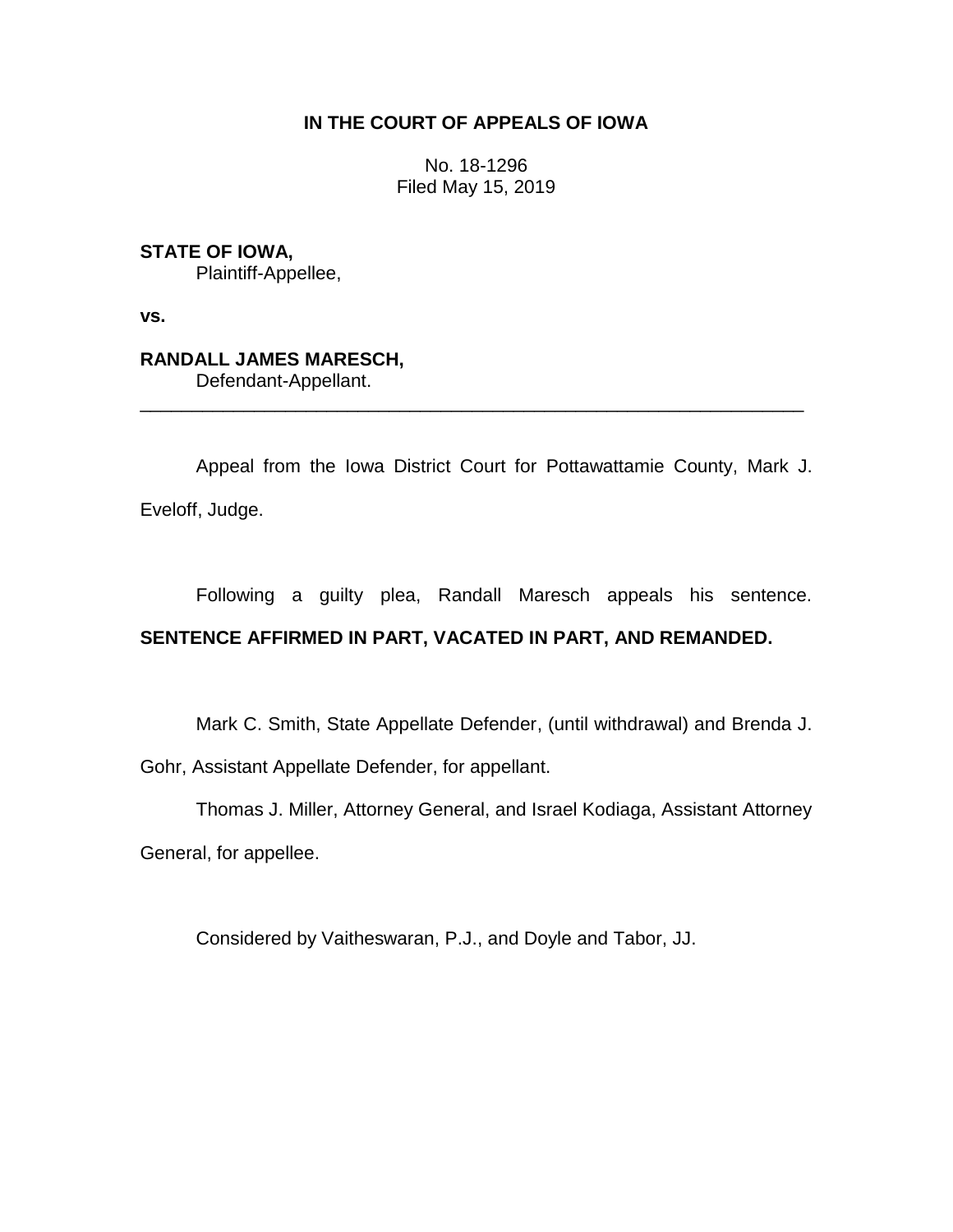## **VAITHESWARAN, Presiding Judge.**

Randall Maresch pled guilty to willful injury causing serious injury, in violation of Iowa Code section 708.4 (2017). The district court sentenced him to prison and imposed and suspended a \$1000 fine. The court also ordered various classes of restitution, including restitution for "court costs in an amount to be assessed by the Clerk of Court" and restitution for "court-appointed attorney fees." The sentencing order further stated:

All financial obligations are due immediately. After 30 days any unpaid debt will be considered delinquent. Any delinquent debt shall be referred to the private collection agency acting on behalf of the Iowa Judicial Branch. For current financial information check www.iowacourts.state.ia.us. Accruing costs may be added at a later date.

On appeal, Maresch contends the district court erred in "assessing financial obligations to [him] without first making a constitutionally mandated determination of his reasonable ability to pay."

The supreme court recently addressed the proper procedure for ordering restitution and for considering a defendant's reasonable ability to pay restitution. *See State v*. *Albright*, 925 N.W.2d 144, 158–61 (Iowa 2019). We summarized the opinion in *State v. Northern*, No. 18-1634, 2019 WL \_\_\_\_\_, at \* \_\_ (Iowa Ct. App. May 15, 2019) filed on this date. In short, the court stated, "Until the court issues the final restitution order, the court is not required to consider the offender's reasonable ability to pay." *Albright*, 925 N.W.2d at 160–61. The court held, "Once the court has all the items of restitution before it, then and only then shall the court make an assessment as to the offender's reasonable ability to pay." *Id.* at 162.